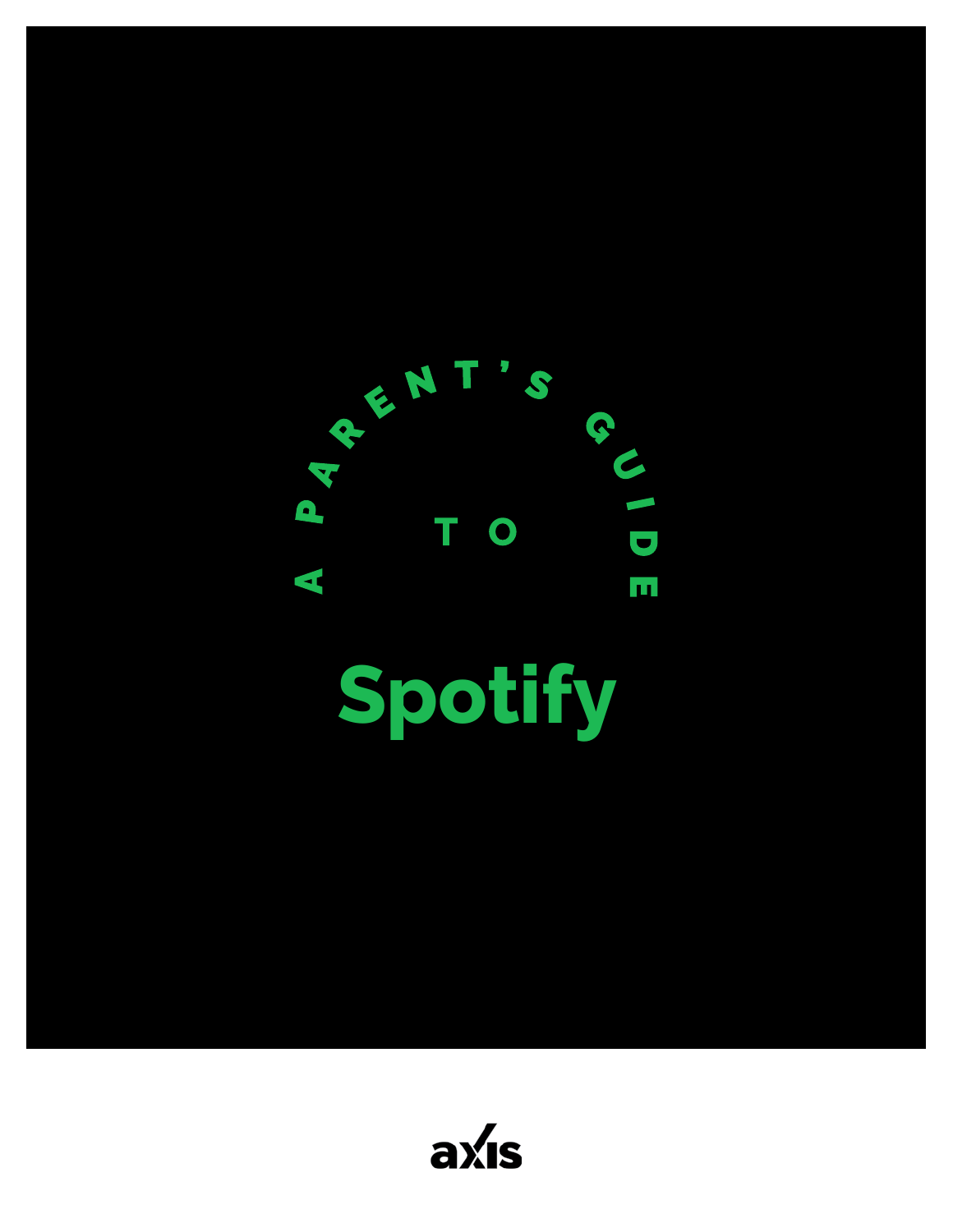# Spotify Puts a World of Music at Your Fingertips—All 250 Years of It

It's a rough estimate, but if you were to listen to every song on Spotify, it would take about 250 years to get through it all. And that's not including the 24,000 new songs uploaded every day.

Spotify is the world's most popular music streaming app, competing with services like Apple Music and Pandora. Long gone are the days of counting out your allowance money and choosing between albums at the record store. With Spotify, you can search for any song, create custom playlists, and discover new music through curated playlists. For free.

Chances are, your child is using this service to listen to anything from Top 40 hits to 1970s German Disco. Maybe you've noticed a recurring \$9.99 fee show up on your credit card ("I thought it was free!"). And as a parent, you might be wondering how Spotify works, whether it's like other social media apps, and how to keep your children safe from inappropriate content.

## What is Spotify?

At its most basic, Spotify is a music streaming service. It began in 2006 as a small, Swedish tech company, but just last year it went public and was worth just under \$30 [billion](https://variety.com/2018/digital/news/spotify-ipo-market-value-1202742246/). It boasts 191 million active users across the globe. The app seems to only be growing in popularity. For example, in March 2019, Spotify India [added 1 million new](https://www.cnn.com/2019/03/05/tech/spotify-india-1-million-users/index.html)  [users](https://www.cnn.com/2019/03/05/tech/spotify-india-1-million-users/index.html) in under one week.

## On what platforms is it available?

Virtually all of them. [It's available](https://support.spotify.com/is/listen_everywhere/on_other_devices/spotify-supported-devices/) in a web browser, a desktop app (for Windows, MacOS, and Linux), and a mobile app (for iOS and Android). It's also [compatible with](https://spotify-everywhere.com/) many smart speakers, smart TVs, wearables, car systems, gaming consoles, and smart displays.

## $-$  Who uses it?

Out of all the different music streaming apps, Spotify appeals to the youngest demographic. Users under the age of 24 [made up 26% of total listeners.](https://www.statista.com/statistics/475821/spotify-users-age-usa/) This is important because the chances that your child is using Spotify [is disproportionately](http://www.businessofapps.com/data/spotify-statistics/)  [high](http://www.businessofapps.com/data/spotify-statistics/) compared with its competitors, of which there are many, but [the main ones](https://www.cnet.com/how-to/best-music-streaming-service/) are Apple Music, Google Play Music, Pandora, Tidal, and Amazon Music Unlimited. (Keep in mind that these statistics are from Q4 2017, so preferences may have changed some since.)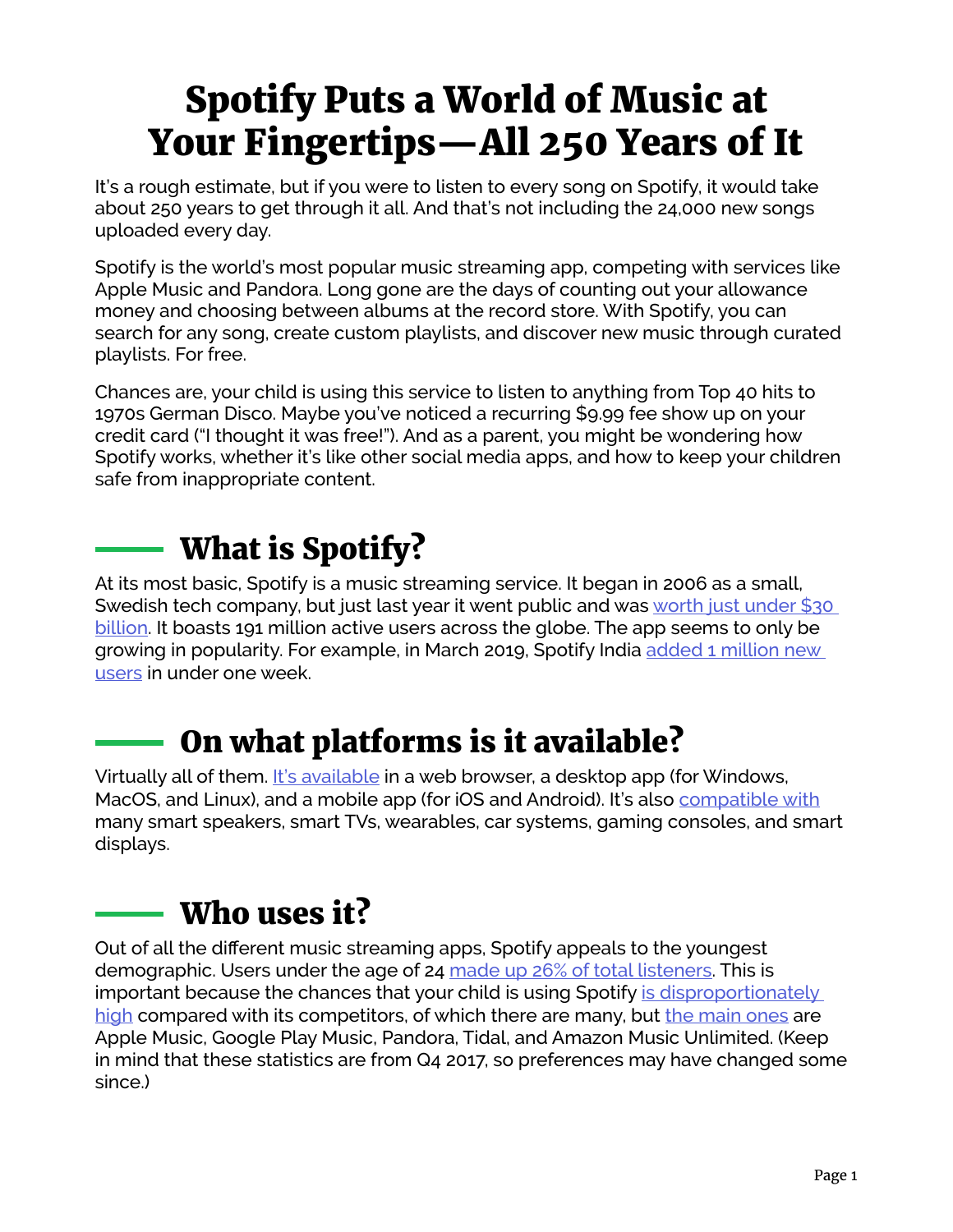# Why is it so popular?

Spotify is known for its unique music recommendation features. On a basic level, Spotify allows users to see what their friends are listening to. If Becky is listening to a new song, your child will be more likely to also listen to it. Call it subtle peer pressure. Call it a music community. Either way, Spotify is going to recommend music based on friends' listening history.

But a friend's listening feed is not what makes Spotify unique. It's services like Discover Weekly that set it apart from other apps. Spotify uses computer algorithms to create custom playlists based on songs and artists you listen to. These playlists update weekly so you've always got new, relevant music to listen to.

In ["How Does Spotify Know You So Well?](https://medium.com/s/story/spotifys-discover-weekly-how-machine-learning-finds-your-new-music-19a41ab76efe)" a writer from Medium describes the feature this way: "This Monday—just like every Monday before it—over 100 million Spotify users found a fresh new playlist waiting for them called Discover Weekly. It's a custom mixtape of 30 songs they've never listened to before but will probably love, and it's pretty much magic." The author goes on to say how these playlists make her feel "seen" and "delighted." Clearly, Spotify's popularity rests on the way it makes users (especially teens) feel unique and understood in their music tastes.

Another recommendation service is Spotify Wrapped. At the end of the year, Spotify collects all of the songs you've listened to over the past 12 months and wraps them up in a pretty playlist. The Spotify website puts it this way, "Back by popular demand, [Wrapped](https://spotifywrapped.com/?utm_source=newsroom&utm_medium=wrapped&utm_campaign=2018q4_markets_single_brandbuilding_holiday) allows you to rediscover and share the music and podcasts that formed your personal soundtrack in 2018." Users can share these playlists with friends and say, "This is who I am."

As humans, we share and curate music naturally. In the past, we would go over to a friend's house to listen to new records, or a friend would lend you a CD to listen to. If a good buddy asked you to a concert, even though you'd never heard of the band, you'd go based on the strength of his recommendation. We create community through music tastes. Now more than ever, teens build identity and friendships through music. And Spotify puts these connections on steroids.

Guess what? It works. Statistics say that  $44\%$  of users listen to Spotify on a daily basis. That means users have developed strong habits and loyalty to the platform. (For an in-depth discussion of why Gen Z loves music so much, check out our **Parent's Guide to** [Gen Z's Love of Music.](https://axis.org/product/membership-product-for-genzs-love-of-music/))

### If it's free, why am I paying for it?

That could be because Spotify has made it quite desirable to pay for [Spotify Premium](https://www.spotify.com/us/premium/). With Spotify Free, all you have to do is sign in with a Facebook account or an email address to get access to their entire library of music and playlist capabilities along with recommendations, but you will have to listen to ads every third song or so and you don't get unlimited skipping of songs.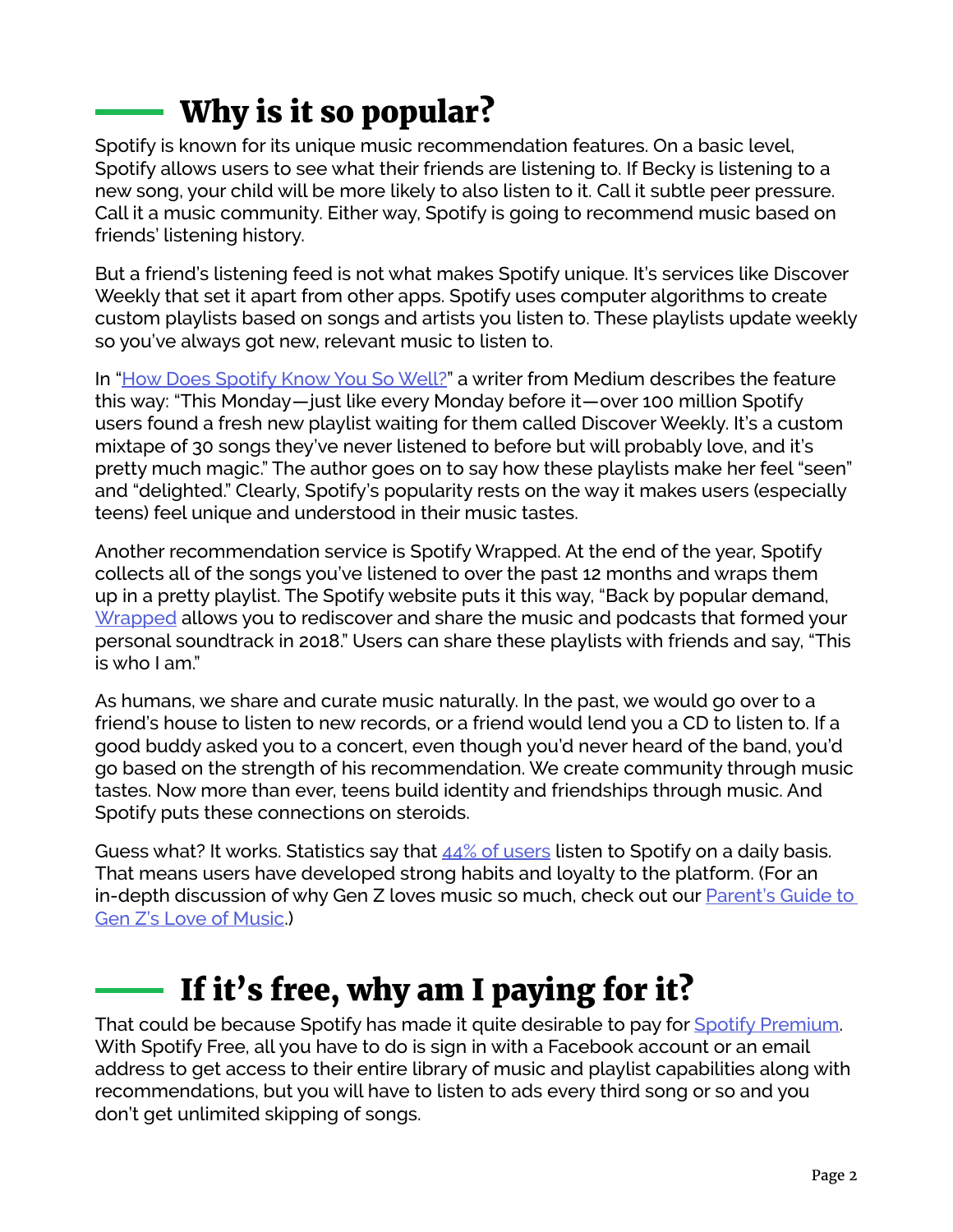With Spotify Premium (\$9.99/month for individuals, \$5.99/month [for college students,](https://www.spotify.com/us/student/) and \$14.99/month [for families](https://www.spotify.com/us/family/) of up to 6 people), you're able to download songs to listen offline, eliminate ads, have unlimited skips, get high quality audio, and get access to Hulu.

### Free music? Is Spotify legal?

An important question. Many of us remember the illegal downloading era of the early 2000s. Websites like [Napster](https://en.wikipedia.org/wiki/Napster), [Limewire,](https://en.wikipedia.org/wiki/LimeWire) and [Pirate Bay](https://en.wikipedia.org/wiki/The_Pirate_Bay) (also Swedish) allowed users to download any song imaginable without cost and without compensating the original artist, which is why so many of them ran into legal issues and were even shut down.

Obviously, Spotify had to be different or risk the same fate as others, so the company pays artists through ad revenue and subscriptions. But that isn't to say they've solved the problem; some artists claim Spotify doesn't pay enough. Pop star Taylor Swift [has been outspoken against](https://www.engadget.com/2018/11/20/taylor-swift-umg-artists-profit-spotify-shares/) their pay structure and is a huge advocate for fair pay, [removing her music](https://www.billboard.com/articles/columns/pop/7825570/taylor-swift-spotify-streaming-again) from all streaming services (except Apple Music) from 2014-2017 in protest. So while Spotify is legal to use, it may be worth having a conversation with your child about what it means to support ethical businesses.

#### How does it work?

Because Spotify is more or less a digital library of music, you can search for almost any song, artist, or album. And you can sort "your" music into playlists (we say "your" because you never actually own any of the music—as soon as you close your account, you lose access to everything). With that in mind, there are three main features of Spotify's interface: Search, Playlists, and Browse.

#### **Search**

A straightforward-but-powerful feature. Search allows users to find songs, artists, and albums based on a specific term. In the screenshot below, we searched for "America," and Spotify presented us with all the related content. Note that even benign searches will bring up Explicit content in the top song results (unless changed in Settings; more on that below).

| $\bullet\bullet\bullet$         | $\langle \rangle$<br>Q America | 2345 User12345<br>$\sqrt{2}$<br>UPGRADE                       |                               |                            |  |                                   |        |  |
|---------------------------------|--------------------------------|---------------------------------------------------------------|-------------------------------|----------------------------|--|-----------------------------------|--------|--|
| Browse                          |                                |                                                               |                               |                            |  | See what your friends             |        |  |
| Radio                           | <b>Top Result</b>              | <b>Featuring America</b>                                      |                               |                            |  | are playing                       |        |  |
| YOUR LIBRARY<br>Recently Played |                                | Twith 16<br>America                                           | America<br>*****              | Classic<br>Roadtrip Songs  |  | <b>FIND FRIENDS</b>               |        |  |
| Songs                           |                                | <b>RICA</b>                                                   |                               |                            |  |                                   |        |  |
| Albums                          |                                |                                                               |                               |                            |  | Julia Eger<br>Heartbeats          | $\Box$ |  |
| <b>Artists</b>                  | America<br>ARTIST              | This Is America<br>America Radio<br>22.905<br>1.111 FOLLOWERS | Classic Acoustic<br>1,442,587 | Classic Road Trip<br>Songs |  | José González                     |        |  |
| <b>Stations</b>                 |                                | FOLLOWERS                                                     | FOLLOWERS                     | 1.631.806                  |  | JJ The Indie Mix                  |        |  |
| Local Files                     |                                |                                                               |                               | FOLLOWERS                  |  | Ben Khan                          | $\Box$ |  |
| Videos                          |                                |                                                               |                               |                            |  | Night Changes                     |        |  |
| Podcasts                        | Songs                          |                                                               |                               | SEE ALL                    |  | One Direction<br>Sy One Direction |        |  |
| PLAYLISTS                       | TITLE                          | ARTIST                                                        | <b>ALBUM</b>                  | $\odot$<br>$\circ$         |  |                                   |        |  |
| Songs for my friends            | American Boy                   | EXPLICIT                                                      | Shine<br>Estelle, Kanye W.    | 4:45 000                   |  | Sean Aquilina                     | 12m    |  |
| Songs I like                    | ÷<br>American Idiot            | Green Day                                                     | American Idiot                | 2:56 0000                  |  | Flashing Lights<br>Kanye West     |        |  |
|                                 | $^{+}$<br>American Pie         |                                                               | The Best Of Don<br>Don McLean | 8:36 0000                  |  | © Graduation                      |        |  |
|                                 | ÷<br>American Teen             | Khalid                                                        | American Teen                 | 4:11 0000                  |  | Maddie Stocker                    | 25m    |  |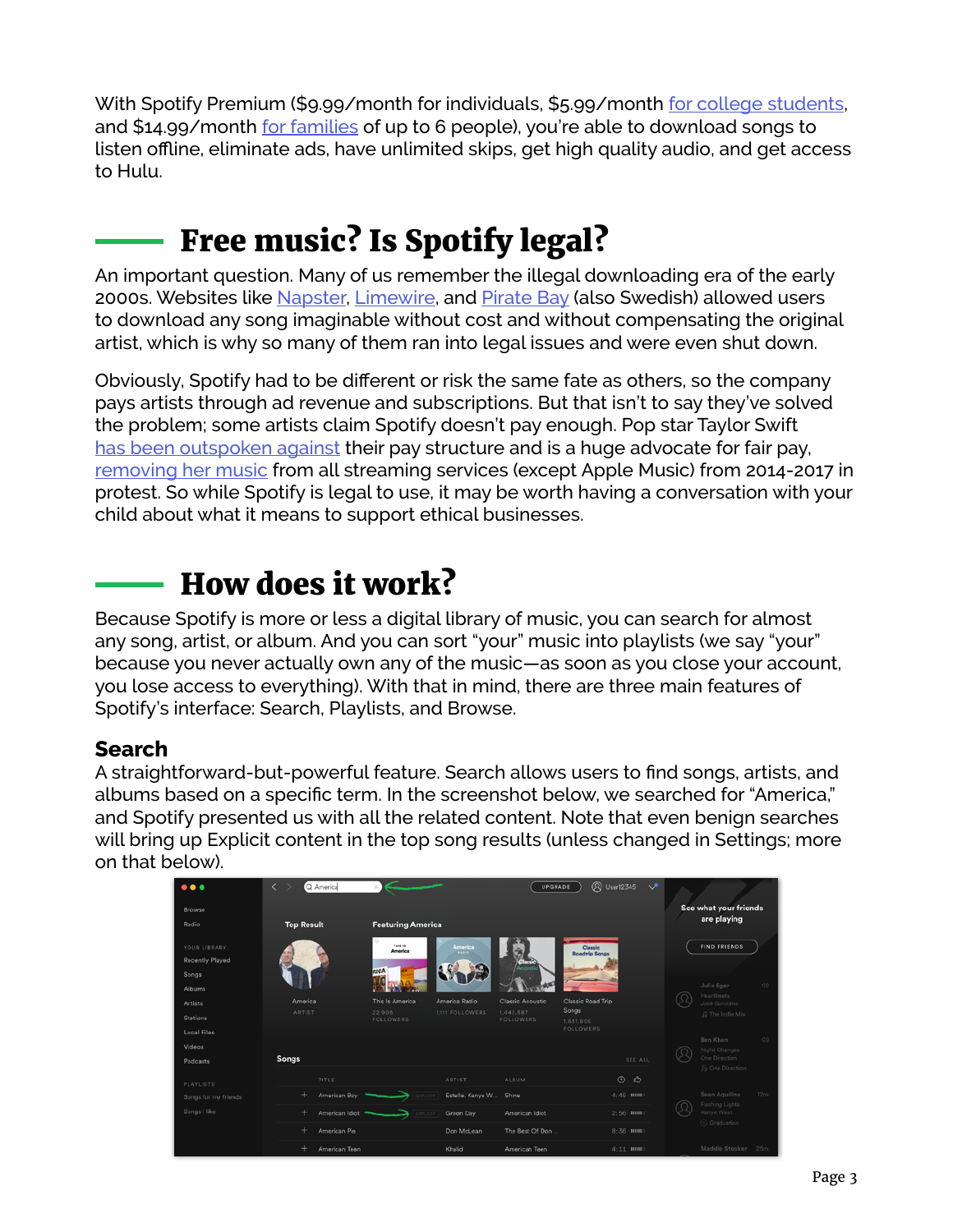#### **Playlists**

Spotify allows users to customize their own playlists. These are accessed on the bottom left side of the interface (see image) and aren't limited by genre or artist. Literally any song in the Spotify database can be added to an unlimited number of playlists, and if a user makes their playlists public, they can be found by anyone else. A few of the playlist titles we found across the platform: "I'm Not Going to Teach Your Boyfriend How to Dance with You," "70s Brasil—Samba Soul, Brazilian Disco Funk… e mais—The Best Brazilian Music of the 1970s," and "Rainy Day Worship Jams."



You can also share a playlist with a friend by right-clicking the playlist name and selecting the method of delivery (see image below).



#### **Browse**

This feature, which is where Spotify provides its music recommendations like Discover Weekly, can be accessed via the top left corner of the interface (see image). You can discover new music by Genre, Top Charts, New Releases, Discovery, and more. As a user listens to more music and create playlists, Spotify will use algorithms to create playlists based on similar artists.

The radio feature, which is below the Browse button, is similar. It will create custom radio stations based on artists or songs you identify.

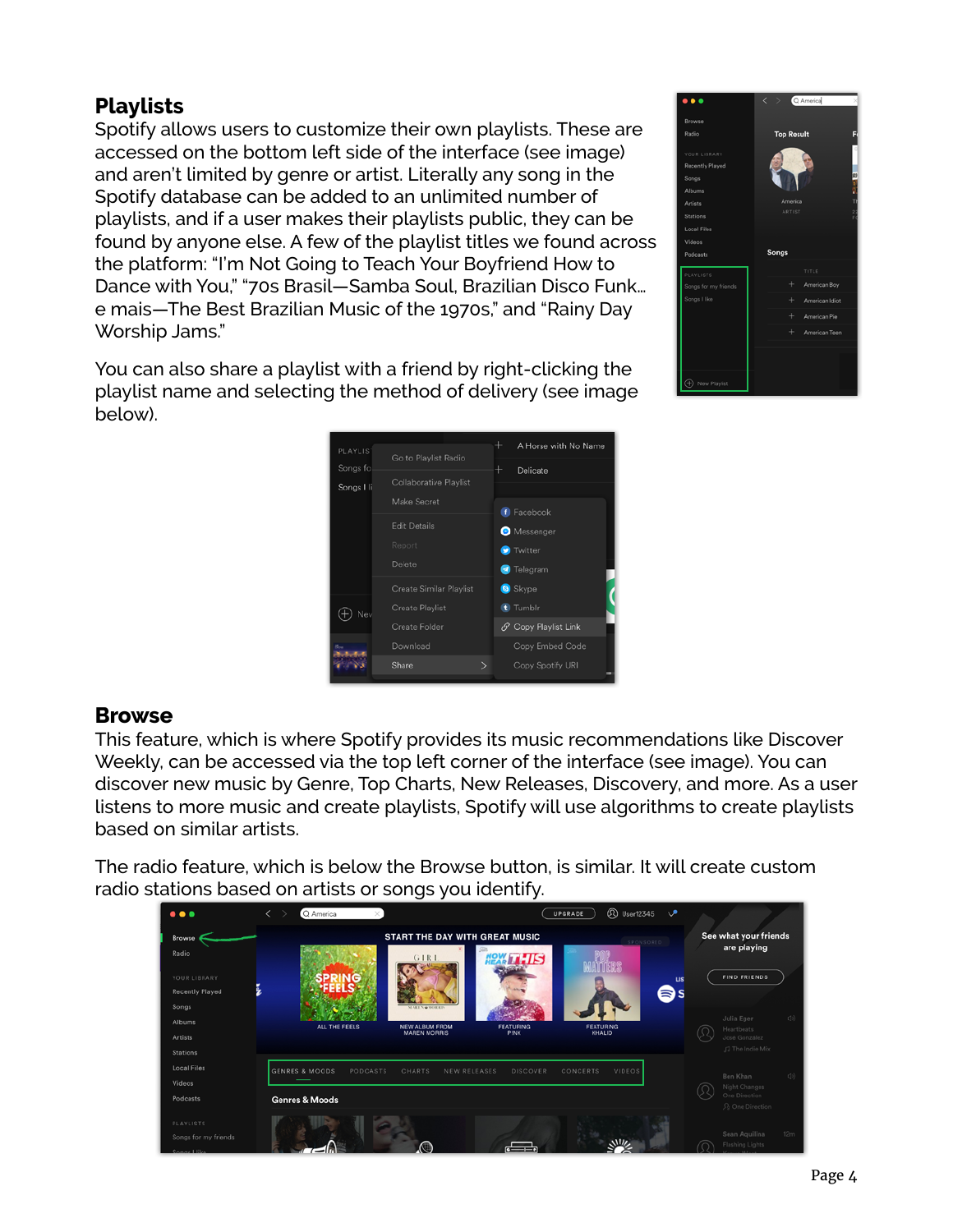# So it's just music?

Not anymore, though it's still mainly focused on audio (at least for now; it hasn't announced plans to venture into video content...yet). The platform recently branched into the podcast space, [purchasing some of the biggest names](https://www.theverge.com/2019/3/5/18243729/spotify-podcast-strategy-gimlet-media-anchor-purchase) in podcasting. If you're not familiar yet, podcasts are basically internet radio shows that typically include one or two speakers who interview guests or investigate a topic. These can be *anything*: politics, comedy, religion, sports, entertainment, history, etc.

This can be both a positive and negative experience for your child. Spotify enables access to a world of beneficial content. He/she can learn about God's creation through a nature podcast or jump deeper into theology with a podcast hosted by a wellrespected pastor. But of course, this almost means that content opposed to a Christian worldview and/or filled with crass content is plentiful and easily accessible.

Something to be aware of is that their recommendation process also applies to podcasts. If a child gets hooked on a podcast of which you don't approve, Spotify will recommend similar podcasts, making it all too easy for your child to find unhealthy ideas and viewpoints. This doesn't necessarily mean that it's bad, just that it might be appropriate to listen to podcasts with your child so you can have conversations about what they hear or to require them to get your approval before listening to a new podcast.

### Is it a social media app? Can my child interact with strangers on it?

Whenever our teenagers sign up for a new app or website, we want to know what interactions they might have with other users. Seemingly innocent apps like TikTok (a lip-syncing app) opens the door for inappropriate conversations with strangers. (Curious about TikTok? Check out our **Parent Guide.**)

Currently Spotify does not include Direct Messaging. Users can connect with friends, and if they sign up through Facebook, they can connect with Facebook contacts. But interactions are limited to sharing songs and seeing public listening feeds. In other words, your child could send and receive music recommendations from other users, but they wouldn't be able to chat or send photos. If settings are set to public, other users can see what your child is listening to.

Rarely, if ever, would a complete stranger target another Spotify user and send them inappropriate content. In our use of the app and in research, we haven't come across instances of this happening.

## What about data privacy?

Like nearly every other app connected to the internet, Spotify collects and sells user data. It connects with advertisers and let them know a user's likes, usage habits, and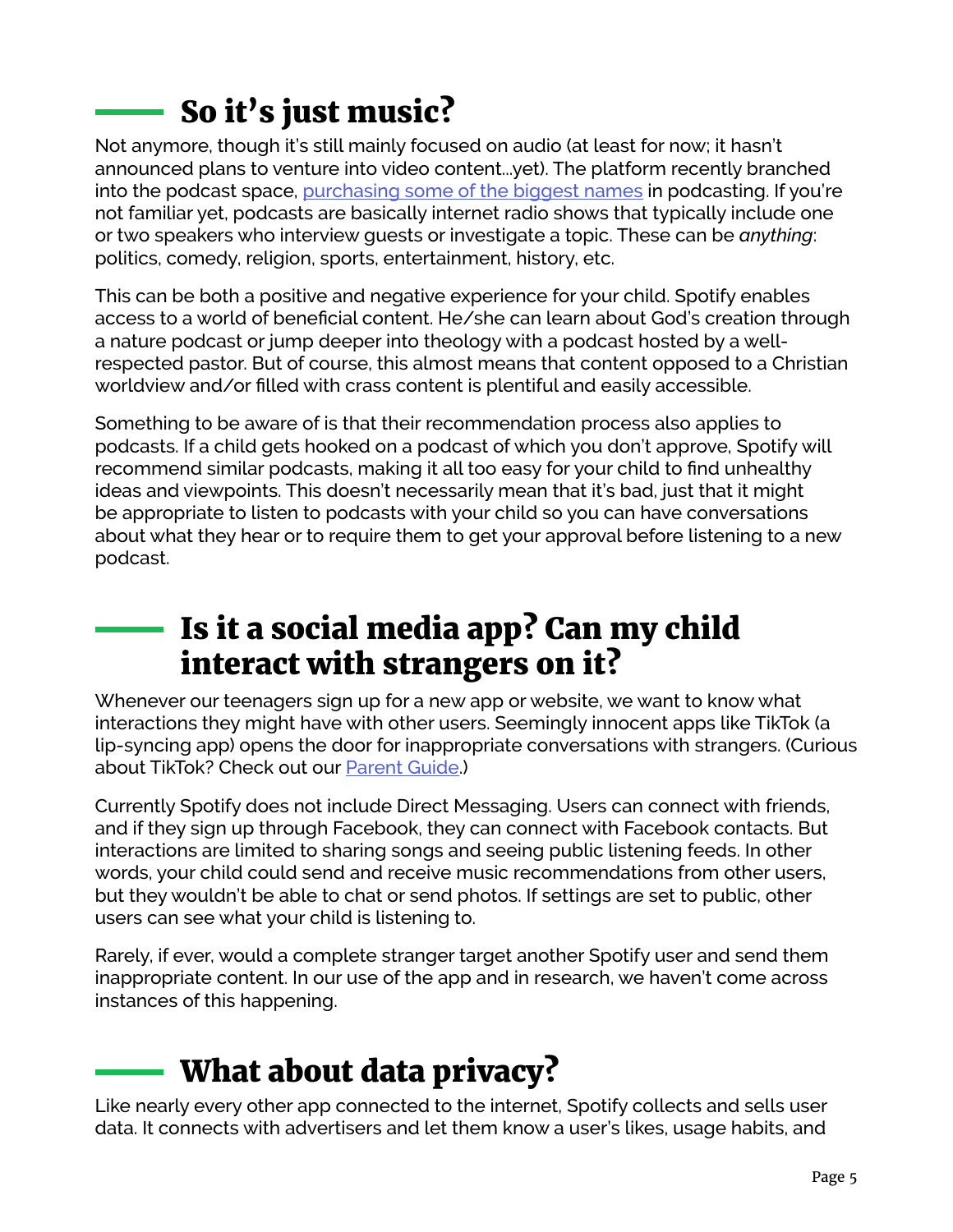interests. This happens each time a song is played. [Researchers have found](https://bigthink.com/technology-innovation/is-spotify-spying-on-you?rebelltitem=3#rebelltitem3) "no less than 22 mostly advertising-related companies in that cacophony, tracking listening habits and providing real-time analytics. This data is packaged and resold."

Is this a major cause for alarm? Probably not. Most data aggregation is anonymous for most intents and purposes, and the data collected is related to music searches and listening habits, not personal information like names, addresses, and financial information. Still, parents should be aware that data privacy is a serious issue in our modern world.

Moreover, Spotify has been [accused of manipulating users' emotions.](https://bigthink.com/technology-innovation/is-spotify-spying-on-you?rebelltitem=3#rebelltitem3) Obviously, the company wants users to use its service, so it consistently skews its curated playlists toward "happy" music. Happy music gets listeners coming back for more. This might not be inherently problematic—no one wants their kids to never be happy—but it could lead to your child listening to shallow "happy" music or leading your child to seek out short-term, "feel good" stimuli.

### Are there parental controls?

Long gone are the days of hiding an explicit CD under the bed in the hopes mom won't find it. Now, children and teens can hide behind deleted search histories and separate accounts.

For Spotify, the answer to whether you can filter out explicit content is yes and no. The reason for this is that Spotify has an inconsistent approach when it comes to parental controls.

For most songs with profanity and adult content, Spotify will mark it with "Explicit" or "E." (It's worth mentioning that the Explicit tag is added to a song [based on](https://support.spotify.com/us/using_spotify/system_settings/content-censor/) information given to Spotify from the rights holders, so they don't guarantee that all explicit content will be marked as such.) But this won't deter kids from listening to it, and it takes quite a bit of maturity for a child to self-police. In addition, many songs and podcasts may be profanity-free but still be full of ideas that could be unhealthy, not God- or othershonoring, and lead to long-term consequences if internalized. The converse is also true; there are many songs that are beautiful, thoughtful, and helpful but also contain a word or two that we consider inappropriate. So simply marking things as explicit based on words is a fallible system.

With that said, here are the options for blocking explicit content.

#### **Smartphone/Tablet:**

From the Home screen, tap Your Library > Settings > Explicit Content. Turn the "Explicit Content" toggle off. It should turn gray (see image).

This will make Explicit songs inaccessible. However, **because there's no Parental Control Password, if** 

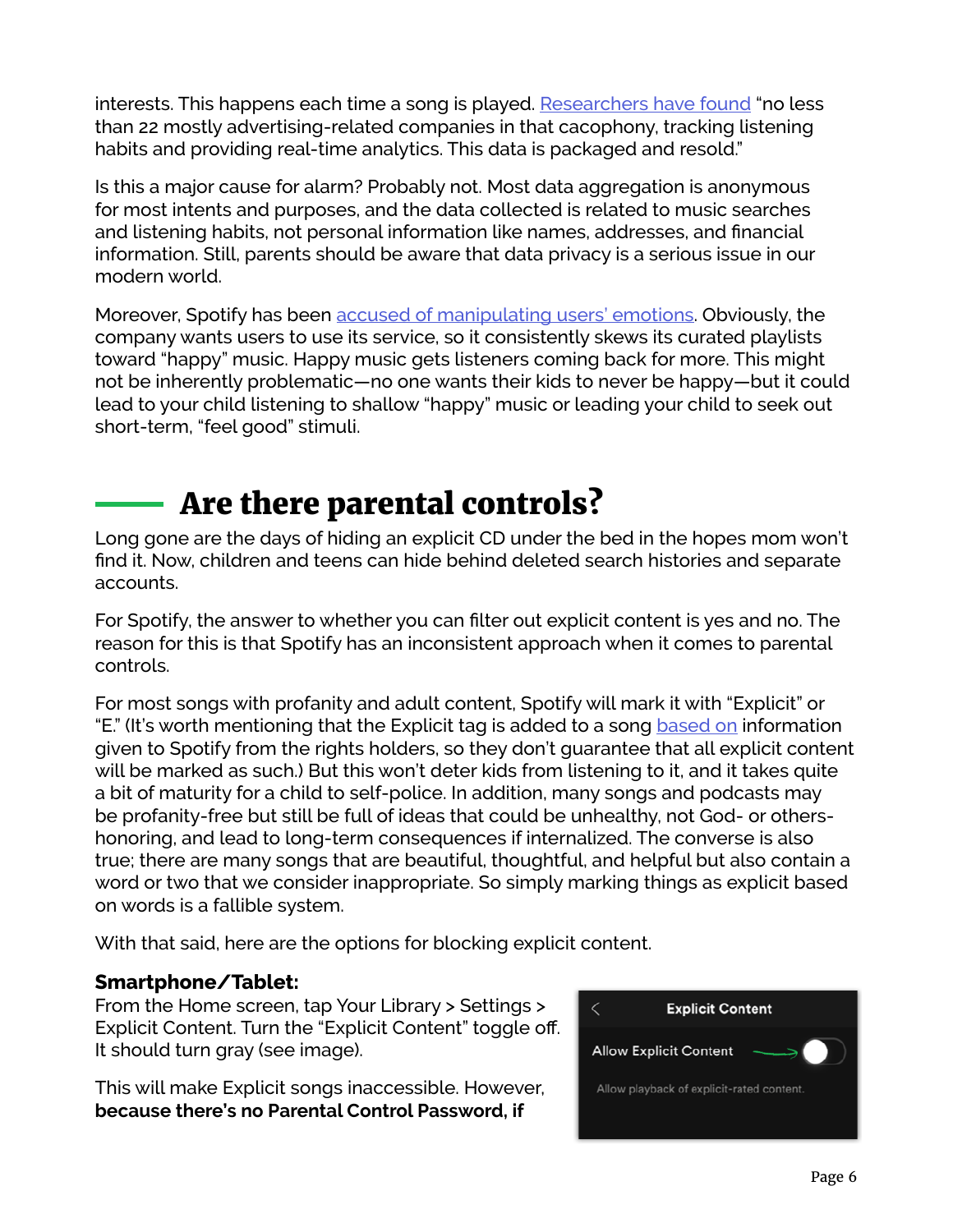**your child knows about this feature and has access to their account, they can go in and change it when you aren't around.**

#### **Desktop:**

At the moment, Spotify says the best way to avoid Explicit Content on desktop is to not listen to Explicit Content. In other words, **there is no filter for desktop**. Though their [support site says](https://support.spotify.com/us/using_spotify/system_settings/content-censor/) "more devices coming soon!" for the Explicit Content Filter, they also recommend seeing if a song has a "clean" version available, then choosing that one.

As for the rollout of more robust parental controls, the Spotify website gives this response:

| <b>Status Update</b>                                                                                                                              |
|---------------------------------------------------------------------------------------------------------------------------------------------------|
| Hey l                                                                                                                                             |
| Thanks for reaching out to us.                                                                                                                    |
| Right now, the Spotify app can only be used by people over 18<br>years old or 13 with parental consent, as stated on our Terms<br>and Conditions. |
| However, this idea is active and you can support it here. As<br>soon as there's an update on this, it'll be posted there.                         |
| Cheers.                                                                                                                                           |

For updates on parental control, head to [Spotify's official site](https://support.spotify.com/is/using_spotify/system_settings/content-censor/).

If you have kids ages 3-8 who would like to listen to music, check out [Fruit Punch.](https://fruitpunchapp.com/) The app offers a kid-friendly experience with no explicit content. Its music selection isn't as large as Spotify's and other streaming services', and it could cause older children to feel belittled and controlled, but it's a viable option if you're worried about what they can access.

#### Is there anything else I could or should do to help my kids make wise decisions regarding what they listen to?

It's helpful to think of Spotify as a platform rather than an app. In other words, it's like the Walmart of music: It offers everything, and it's not trying to push a specific genre. It isn't interested in actively pressuring your child into listening to Satan-inspired death metal or rap music about killing cops. But if your child shows an interest in these genres, it makes it easy to find and listen to these types of music...and it will recommend others like it.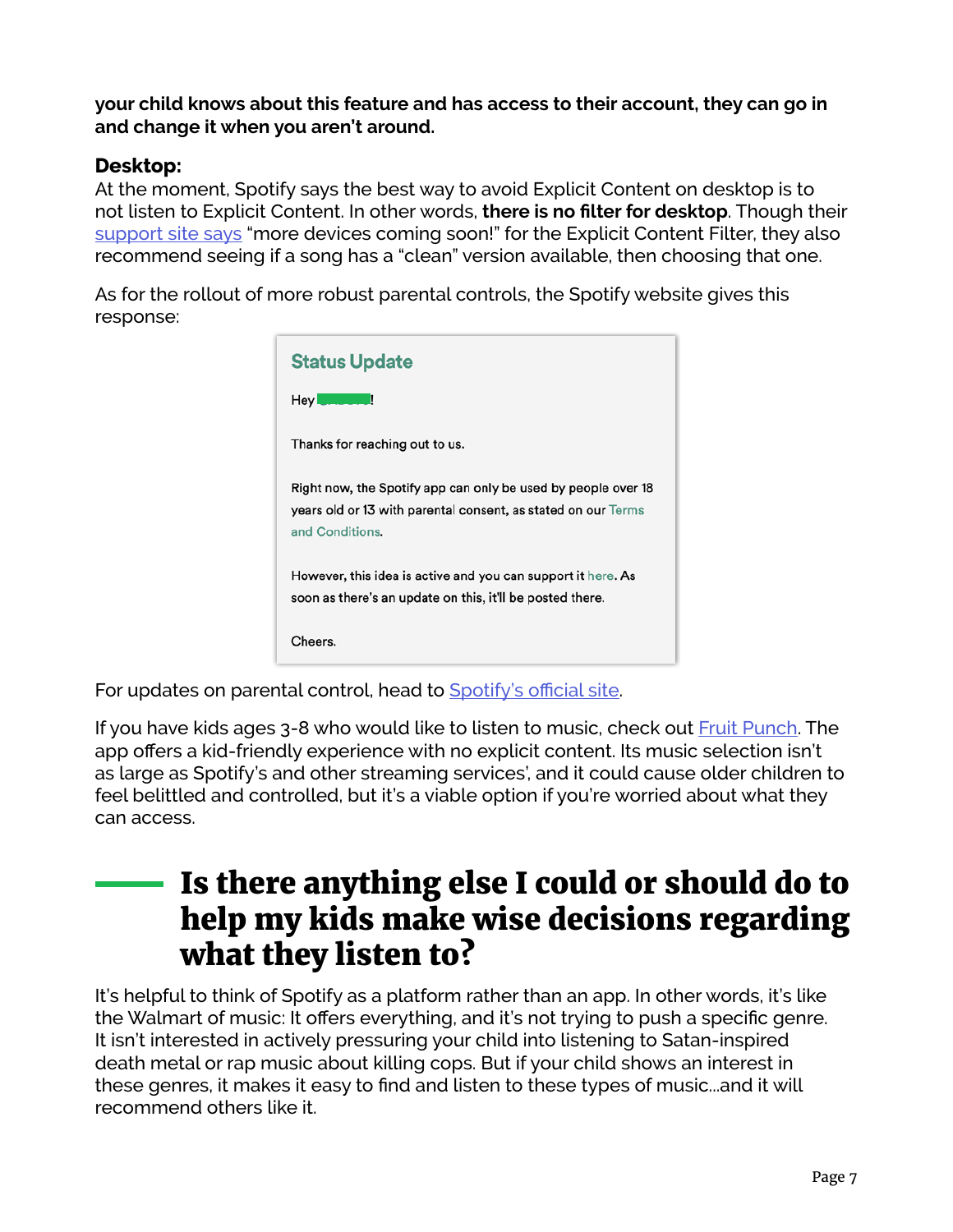Because of this, we recommend taking the following actions with regard to your child's music habits.

First, set a good music-listening example. If there's music you believe is life giving, consider playing it in the car or while making dinner. Don't force it on your children. Give them a say in the family playlist. But your music choices will rub off on your children one way or another.

Second, don't freak out if they don't like what you choose or aren't particularly into "Christian" music. In the past, Christian music has focused so much on the message that it's sacrificed the method. Music isn't just supposed to *tell* us about God; it's also supposed to gently point us to Him through its beauty, its craft, and its quality. And if Christian music doesn't do that, it won't appeal to your teens because Gen Z often cares more about whether something is well made and beautiful than if it's true. Help them find music that cares about both its truthfulness and its quality, then be willing to listen to it with them. (For a more in-depth discussion of this and other aspects of music, check out our [Parent's Guide to Gen Z's Love of Music](https://axis.org/product/membership-product-for-genzs-love-of-music/).)

### Discussion Questions

- **• What are your favorite bands/artists?** This can be a good introduction question. It shows you're interested and gives your child a chance to speak on a topic they're passionate about. If they're visibly uncomfortable, it's likely they're listening to something they know they shouldn't be.
- **• What playlists are your friends listening to?** This asks your child to face the idea that their music tastes might not be the same as their friends'. It might also allow them to open up about peer pressure and feeling uncomfortable with what their friends listen to and share on Spotify.
- **• Have you ever looked for Christian music playlists? Did you know that there is Christian music that doesn't sound like what we listen to at church?** Kids don't know what they don't know. One problem with 250 years of music at one's fingertips is that good content gets buried. This simple question could open your child's eyes to a whole world of life-giving music.
- **• What's a topic you're interested in learning more about? Did you know Spotify offers podcasts in which experts are probably talking about that topic?**
- **• How would you define the word "explicit"? Based on that definition, is explicit music something you would want in your life?** Rather than opening with rules and restrictions, lead your child to the conclusion themselves. If they define "explicit" in their own words, they might see for themselves that this music is not beneficial to their spiritual walk.
- **• Do Spotify's recommendations ever make you feel uncomfortable? Like, "Why does Spotify think I'd like this?" or "Is this really what I'm into?"** Perhaps explain that Spotify makes recommendations off user data—which isn't always accurate.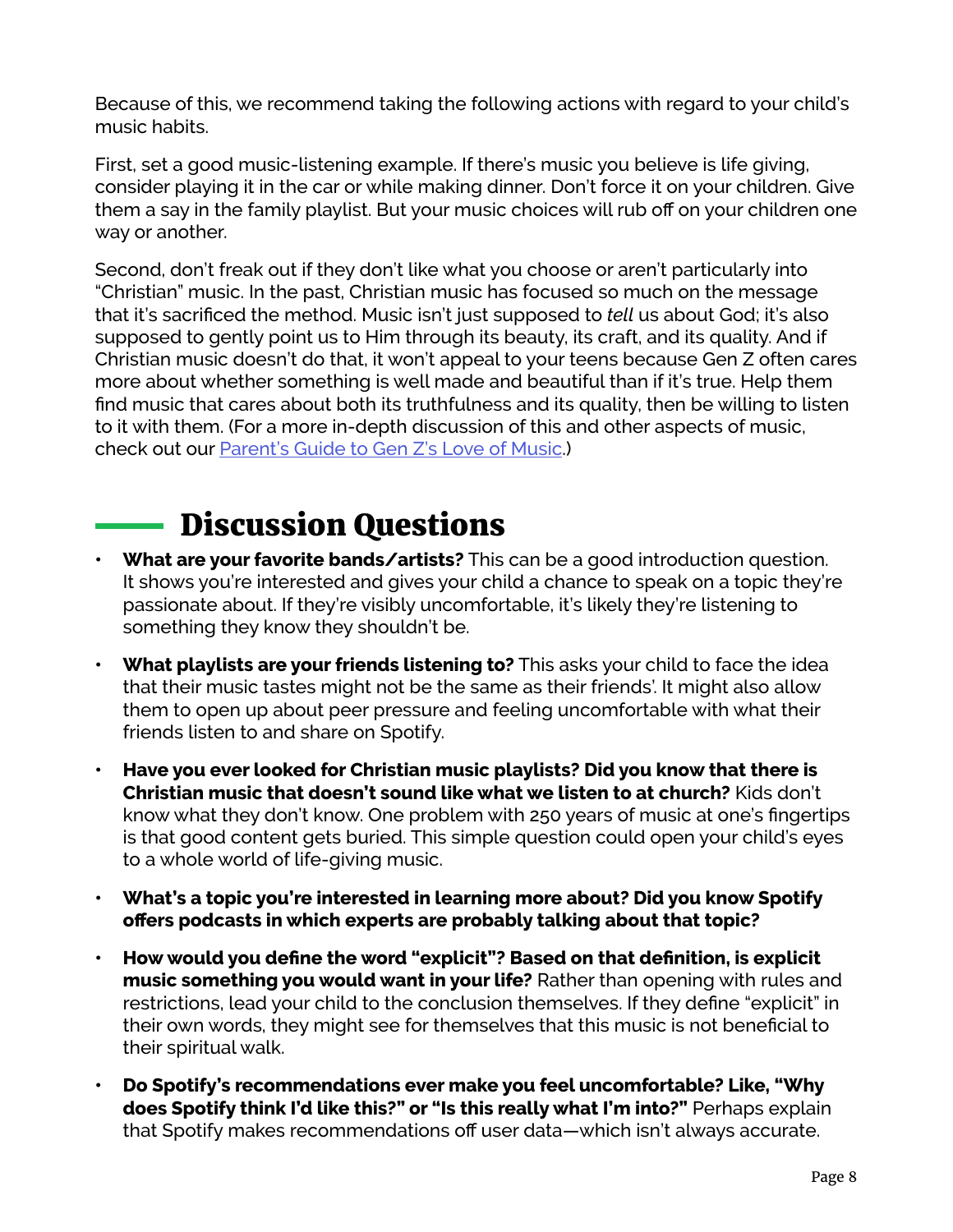Just because Spotify recommends a song doesn't mean it's because your child is unconsciously dirty or sinful. Encourage your child to be confident in their identity and say no to poor recommendations.

- **• Have you ever added up the time you spend on Spotify each day? Is it more than you thought?** Most teens don't know just how much time they spend on their phones and computers. Many are caught in unintentional digital addictions. There are apps online that can track app usage for an accurate number.
- **• How does the amount of music available on Spotify make you feel? Do you see it as an opportunity for discovery or is it overwhelming?** This question can bring up very important conversations about curation and choice. How do we sort through all this music? Who do we ask for recommendations? How can we be discerning in this area?
- **• Have you ever felt like you** *have to* **listen to music? Could you take a day without listening to music?** Again, many teens don't think through the implications of listening to music 24/7. It feels good, so they do it. They never stop to realize that too much of a good thing can be detrimental. Encourage them to take weekly or monthly sabbaths from music.
- **• Do you think artists are being paid fairly through this service? If not, does it change whether or not you'll use Spotify?** Just because a thing is legal doesn't make it right. Younger generations are more interested in social issues, so this can be a good way to engage in your child's passions and to help them consider how our current systems have an effect on others.
- **• Are there other industries or companies that aren't paying their employees well? As a family, what should we do about that?**

#### Recap

- Spotify is the largest music streaming app in the world.
- Its users are overwhelmingly young people.
- Recommendations are what make it powerful.
- It's more a music player interface than a social media app.
- While children can come across inappropriate content on the platform, there's also an opportunity to find beautiful, life-giving music as well.
- It's now becoming a major player in the podcast community.
- It *does not* currently have a robust parental control system.

#### Related Axis Resources

- *• [The Culture Translator](https://axis.org/ct/)*, a *free* weekly email that offers biblical insight on all things teen-related
- [A Parent's Guide to Gen Z's Love of Music](https://axis.org/product/membership-product-for-genzs-love-of-music/)